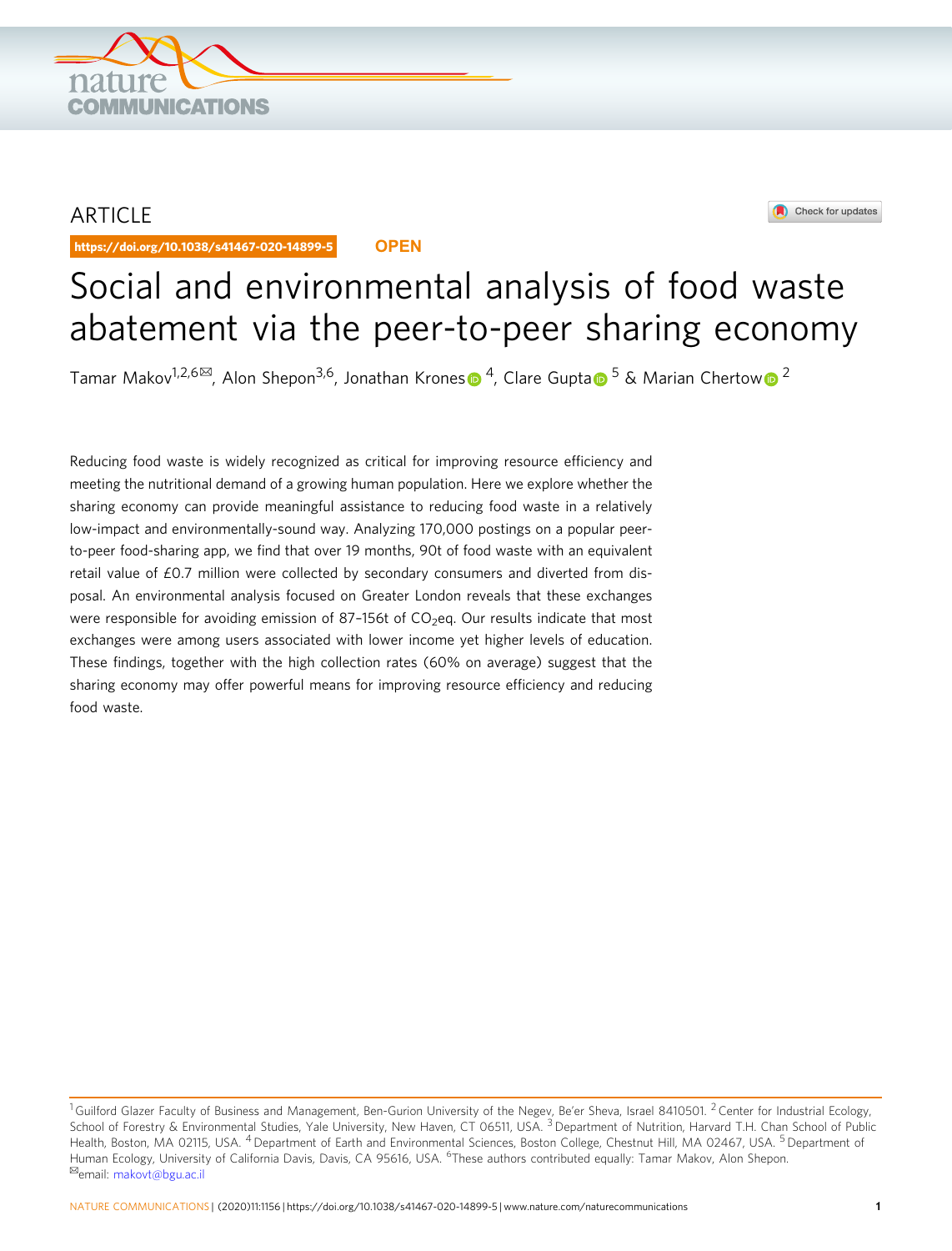Iobal postharvest loss of edible food is estimated at 1.3<br>billion metric tons (t) annually<sup>1</sup>. Food loss limits society's<br>ability to sustainably feed a growing population and billion metric tons (t) annually<sup>[1](#page-6-0)</sup>. Food loss limits society's squanders resources on a grand scale<sup>[2](#page-6-0)–[7](#page-6-0)</sup>. Further, the production of food that is intended for human consumption but not eaten accounts for 8% of global anthropogenic greenhouse gas (GHG) emissions, 20% of fresh water consumption, and 30% of global agricultural land use<sup>8,9</sup>. Although food is lost across the entire supply chain, in high-income countries losses occur disproportionally at the post-retail and consumer levels $1,8,10$  $1,8,10$ . Such losses, referred to hereafter as food waste, range between 124 and 154 kg per capita per year and come at a high economic cost, estimated at 10–25% of households' annual food expenditures $11-15$ . Waste at the retail level is generated in large volumes in part because of market, regulatory, and sociocultural standards for food quality, aesthetics, safety, and abundance (e.g., retailers desire to present fully stocked shelves)<sup>[16,17](#page-6-0)</sup>. At the household level, food waste is the outcome of multiple behaviors, including inefficient household food management, confusing expiry date labels, and over-purchasing $18,19$  $18,19$  $18,19$ . Altogether, the massive waste of resources and related environmental impacts have made food waste recovery an important environmental mitigation strategy and one of the sustainable development goals  $(12.3)$ <sup>14,20,21</sup>.

At the same time, food insecurity and malnutrition affect not only low- and medium-income countries, but high-income ones as well. Estimates suggest that 12.7% of US households were food insecure in 2015, meaning that their "access to adequate food was limited by a lack of money or other resources"[22.](#page-6-0) Over 10% of UK residents experienced food insecurity in 2014 and the recent tripling of food bank activity has been taken by many as an indication that food insecurity is on the rise $23,24$ . Since 70–86% of food waste at the retail and household levels is thought to be still edible when discarded, redistributing edible yet unwanted food from primary to secondary consumers has been put forward as a win–win solution for simultaneously tackling food waste and food insecurity<sup>11,15</sup>.

In recent years, the sharing economy—as implemented via decentralized, peer-to-peer (P2P) networks of mobile apps and users—has become increasingly popular. Owing to technological developments and the ubiquity of GPS-enabled smart devices, platforms such as Airbnb have created alternative markets by efficiently matching agents with excess asset stocks (e.g., cars and apartments) with potential consumers $25$ . While some platforms facilitate sharing activities for a fee (e.g., Airbnb), other platforms (e.g., CouchSurfing) support free P2P exchanges of goods and services.

Although sharing underutilized assets (with or without pay) is a longstanding practice, the low transaction costs and barriers-toentry of digital platforms have made sharing cheaper and easier than ever and therefore possible on a much larger scale. In particular, the scalability, flexibility, and potential for high-speed exchange make digital sharing platforms well-suited for the exchange of perishable food items<sup>21</sup>. Given that both surplus and unmet demand for edible food at the household level coexist in the same geographies, sharing platforms could help match unwanted food with secondary customers and deliver environmental and social benefits.

Despite growing interest in P2P food-sharing networks, their potential to reduce food waste in a sound and sustainable manner remains questionable. First, while sharing platforms in theory can help redistribute unwanted food efficiently, whether there is indeed enough interest in such exchanges from both providers and collectors requires empirical validation. In contrast to other secondhand products (e.g., vehicles) or even food surplus offered by farmers or distributors, food waste has low (or even negative) economic value. As a result, providers may not be willing to incur

the transaction costs—the time and effort involved—associated with P2P exchanges. Similarly, supply constraints (in terms of both volume and variety of food) might lower demand for food waste, as disappointed collectors who cannot find a good match for their tastes or needs abandon the platform $2<sup>1</sup>$ . Psychological barriers might also limit demand for food waste: research shows that people often feel disgust toward non-new items<sup>[26](#page-6-0)</sup> and have misgivings about consuming recycled water and crops produced using recycled water $27$ .

Second, even if the sharing economy is successful at facilitating P2P food exchanges, the broader environmental implications of such exchanges are not well understood. Although the sharing economy is generally assumed to reduce environmental burdens<sup>28</sup>, some question this premise. Recent work reveals that sharing economy platforms can actually stimulate new demand for durable assets, such as  $cars<sup>29</sup>$  $cars<sup>29</sup>$  $cars<sup>29</sup>$  and housing<sup>[30](#page-6-0)</sup> as well as services, including tourism and road transport $31,32$ . Similarly, food sharing might lead to an overall increase in food consumption. In addition, added transport related to food exchanges could potentially negate the environmental benefits associated with food waste reduction.

Finally, food sharing might not be a viable way to address food insecurity, as some have suggested $33,34$ . Irrespective of any ethical considerations regarding the appropriateness of using food waste to feed those experiencing food insecurity<sup>[35](#page-7-0)</sup>, research examining the social dimensions of the sharing economy indicates that higher income groups rather than lower ones often benefit more from participation $2\overline{5}$ . While food insecure populations tend to have a lower average income and in some cases lower educational attainment $36-38$  $36-38$  $36-38$ , participants in free sharing platforms tend to be highly educated; high cultural capital is potentially a prerequisite for successful participation<sup>[39](#page-7-0)</sup>. Thus, it remains unclear whether digital platforms for food sharing are actually used by and benefit people who are experiencing food insecurity.

Analyzing data provided by OLIO, a popular P2P food-sharing platform (See Supplementary Note 1 for more), we examine the types, weights, and retail value of foods offered and shared, quantify the associated environmental impacts, and investigate the socioeconomic characteristics of the platform's user network. Our results reveal that during the period examined, 90t of food waste (60% of all items offered) with an equivalent retail value of up to £750,000 were collected and diverted from disposal. Exchanges were predominantly among users associated with lower income yet higher levels of education. Finally, analysis of exchanges in Greater London suggests that the environmental benefits associated with avoided food waste outweigh the costs associated with added transport.

### Results

Food exchanges typology. Of the over 170,000 listings of food items offered on OLIO between April 2017 and October 2018, we find that 60% were successfully collected (see Fig. [1](#page-2-0)). Over this time period,  $91 \pm 1$ t of food (5th and 95th Monte Carlo (MC) percentiles, respectively) with an estimated retail value of £720–750 thousand were diverted from waste and passed on to secondary consumers across the entire OLIO network (see Supplementary Table 1a, b).

The types of foods listed and collection rates by food category are presented in Fig. [1.](#page-2-0) The most commonly listed items were baked goods (29%), kitchen and pantry staples (17%), fresh produce (16%), and prepared food (13%). Collection rates varied by category and were highest for mixed listings (71%), sandwiches (70%), prepared food (66%), and fresh produce (65%). All food categories had collection rates of 53% or higher, other than baby food, where only 29% of listings were collected (see Supplementary Table 2a, b, and Supplementary Note 2).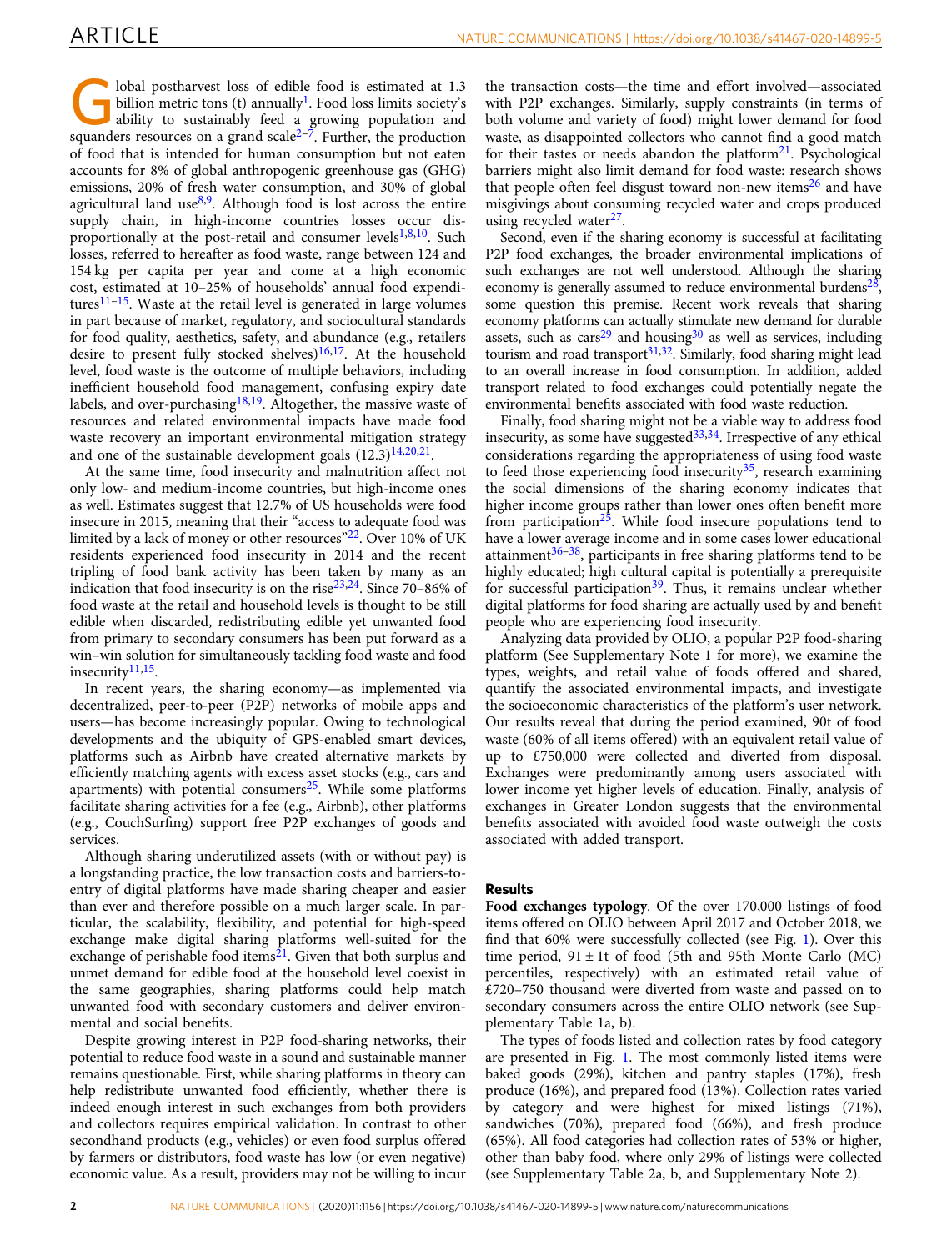<span id="page-2-0"></span>

Fig. 1 Listings and collections by food category and user group (food waste hero vs. regular user) of the full OLIO network. Percent shown on top of bars report overall collection rate in each category; yellow colors represent collected items, while gray colors represent uncollected items; darker shades (in both yellow and gray) represent items listed by food waste heroes, while lighter shades represent items listed by regular users.

Network analysis investigating interactions among platform users reveals that of the 22,000 users who participated in at least one food exchange, 12% had both received and given at least one item, 26% had only given items, and 62% had only collected. Specifically, in each local network examined, a small number of mega-providers (represented by larger green nodes in Supplementary Fig. 1) provided most of the food changing hands. These mega-providers were often food waste heroes: official OLIO volunteers who collect surplus food from local businesses (e.g., supermarkets or delis) and post them for collection via the platform. Overall, heroes were the main sources of supply on the platform, responsible for 71% of all collected and non-collected listings. Heroes provided most of the supply of ready-to-eat foods (e.g., sandwiches and baked goods), while regular users were primarily engaged in sharing pantry and frozen food items. Furthermore, listings offered by heroes had better collection rates overall (66%) compared to listings posted by regular users (47%). This held true across all food categories including those more frequently supplied by regular users (see Supplementary Table 2b). Food waste heroes were also more likely to engage with a larger number of users (27 on average compared to 2.5 for regular users) and take part in reoccurring exchanges. To wit, 79% of the time, heroes provided food to a user they had interacted with previously (compared to 31% for regular users).

Environmental impacts. Figure [2](#page-3-0) presents results for an environmental analysis of P2P sharing in the Greater London area. We compare the full life-cycle GHG benefits of avoided food waste with the emissions associated with added road transport related to exchanges according to six transport scenarios (see Table 1 and Supplementary Table 3a–d). Overall, 41 t of food waste (with a 5th and 95th percentiles interval of [40, 42 t]) were exchanged via the platform in Greater London during the study time period. This activity involved between 226 and 451 thousand added kilometers by car or London bus depending on travel

| <b>Table 1 Travel scenarios.</b> |                       |                                       |
|----------------------------------|-----------------------|---------------------------------------|
| <b>Scenario</b>                  | <b>Transport mode</b> | <b>Assumptions</b>                    |
| #1                               | Car                   | Two-way dedicated trips               |
| #2                               | Car                   | One-way dedicated trips               |
| #3                               | Car                   | One-way dedicated trips, walk <1.6 km |
| #4                               | London bus            | Two-way dedicated trips               |
| #5                               | London bus            | One-way dedicated trips               |
| #6                               | London bus            | One-way dedicated trips, walk <1.6 km |

scenario (see Table 1 and Methods). Under all travel scenarios considered, the reduction in GHG emissions due to avoided food waste was larger than the added GHG emissions related to additional road travel.

Specifically, food exchanges were associated with a net benefit in terms of GHG emissions ranging from a minimum of 87t of  $CO<sub>2</sub>$ eq ([72, 102 t  $CO<sub>2</sub>$ eq]) under Scenario #1 (a boundary condition where collectors were assumed to drive back and forth by car only to collect a single food item), to a maximum of 156 t of  $CO_2$ eq ([150, 162 t $CO_2$ eq]) in Scenario #6 (the scenario closest to the average London transport mix). A net benefit was also observed across all scenarios investigated in the sensitivity analysis with the exception of the most carbon-intensive travel scenario (#1) (see Supplementary Table 4a–c and Supplementary Note 3). It is important to note that these benefits take into account only cradle-to-grave emissions associated with food waste. When considering indirect land use change or what has been defined as the "carbon opportunity cost" of avoided food production, environmental benefits are found to be roughly five times larger than our current estimates (see Supplementary Table  $5)$ <sup>40</sup>.

Critically, we assumed that food acquired via the platform fully displaces purchases of identical "new" foods. For example, when a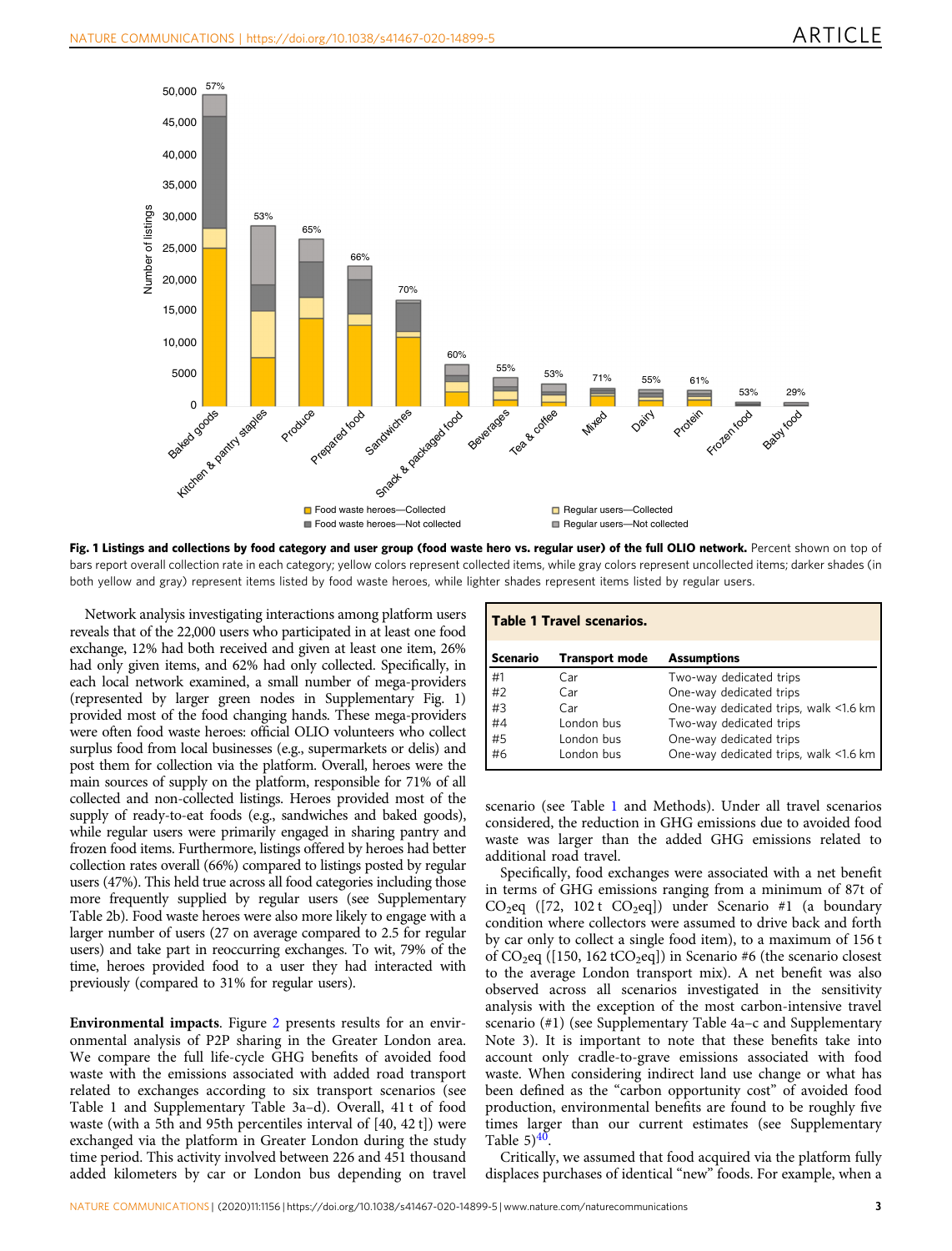<span id="page-3-0"></span>





Fig. 3 Socio-demographic analysis of food flow for all UK exchanges. Panel a represents exchange frequency by providers' (vertical) and collectors' (horizontal) income percentile. Panel **b** represents exchange frequency by providers' (vertical) and collector's (horizontal) education percentile. In both panels, exchange frequency ranges from the least amount of exchanges (dark blue) to the largest number of exchanges (dark red).

collector receives a loaf of bread from another peer, we assumed that she would then purchase one less loaf of bread that week. Since this might not always be the case, we examined the minimal displacement rate needed so that platform activity would generate a net benefit. Back-of-the-envelope calculations reveal that if 12–50% of the food exchanged displaces purchases of identical food items, OLIO would generate net environmental benefits, depending on the transport scenario (scenarios #6 and #1, respectively).

Social analysis. Figure 3 presents exchanges between providers and collectors according to the income and education levels representative of each user's home address (see Methods). As is evident from the red clusters in each panel, most exchanges mediated by the platform were conducted between users from areas with relatively low income levels and high education levels.

### **Discussion**

Reducing food waste is widely recognized as critical for improving resource efficiency and meeting the nutritional demand of a growing human population. Finding ways to improve utilization of food waste could deliver environmental, social, and economic benefits. Here, we have analyzed data from a popular smartphone app and illustrate that the sharing economy could help divert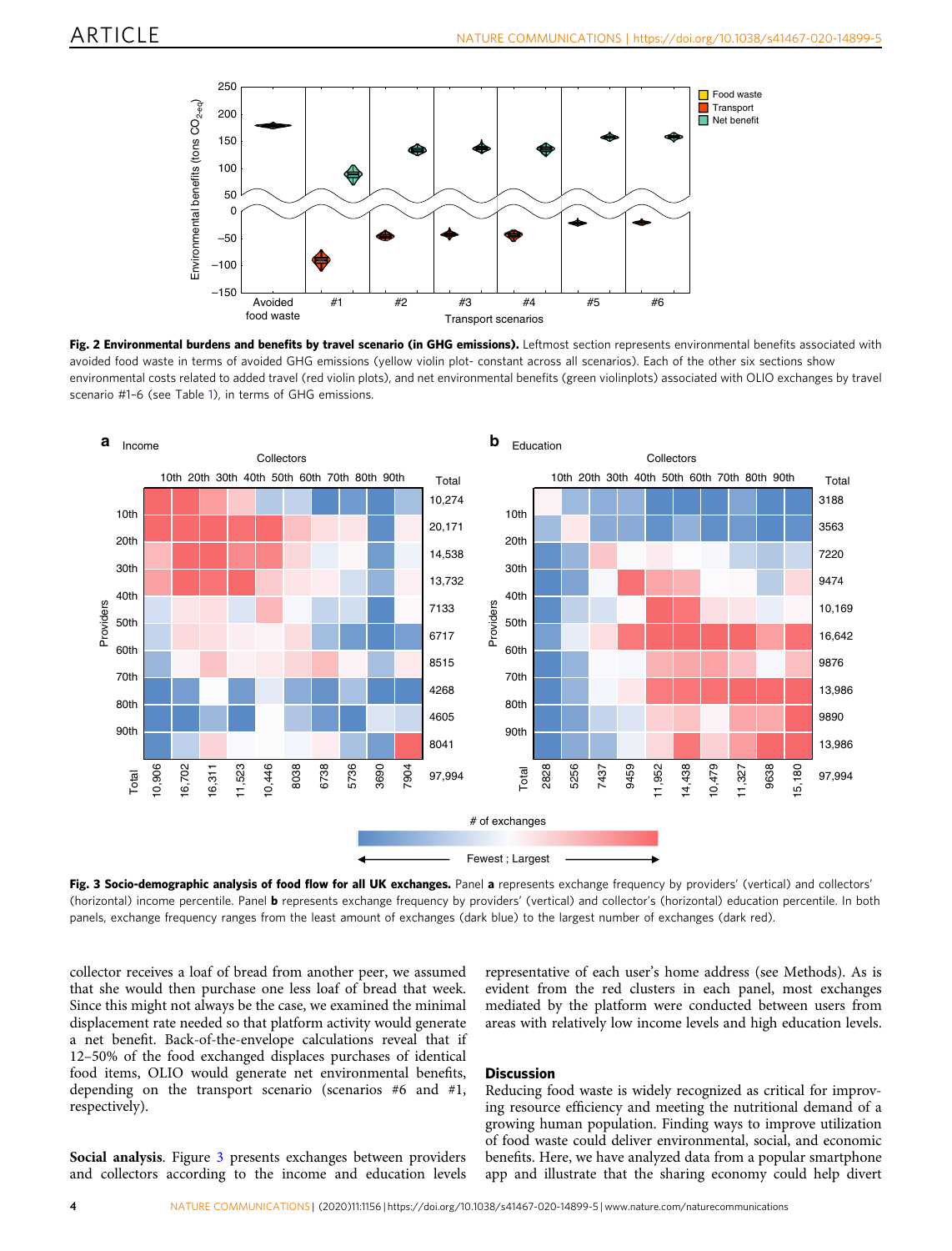food waste from disposal by efficiently matching unwanted food items with secondary consumers. The high collection rate of foods with a short shelf life (e.g., sandwiches, fresh produce, and prepared foods) suggests that P2P sharing could offer new reuse paths for foods that are typically deemed unsuitable for centralized food-redistribution channels in part because they are required to abide by various standards (e.g., following cold chain requirements during storage and transport) $41,42$  $41,42$ .

While the high collection rates, topping 70% in some food categories, indicate that there is currently ample demand for food waste, the total amount of food waste diverted across the entire network remains, for now, marginal. As such, the real promise lies in scaling up P2P exchanges of food waste. Since various barriers on both the supply and demand side could limit people's willingness to participate, more work is needed to ascertain not only what the practical limits are to food sharing but also how such expansion could occur.

Regarding environmental impacts, we show that the benefits of avoided food waste outweigh the burdens associated with added road transport. Consequently, food sharing offers a net GHG benefit that is equivalent, on average, to 0.6% of London users' per-capita food-related emissions (assuming a 2.7 t  $CO<sub>2</sub>$ eq per cap annually associated with food consumption in London) $\frac{43}{3}$ . We confirm the robustness of our key finding that the GHG benefits of food sharing outweigh the costs, by examining alternative emissions coefficients reported in the literature. In all but the worst-case transport scenario (#1), in which collectors are assumed to drive back and forth by car to make a collection, the benefits of food sharing outweigh the added climate burdens. Since there are only 0.3 cars per adult in the greater London area<sup>[44](#page-7-0)</sup>, scenario #1 is not very realistic in this geography. A transport scenario based on the average London transport mix (21% walking, 34% car, and 45% public transport<sup>[45](#page-7-0)</sup>) suggests that travel GHG burdens are likely closer to scenario #6 (20 tCO<sub>2</sub>eq with an interval of  $[16, 24$  t CO<sub>2</sub>eq]). Moreover, if OLIO collection is done as part of routine trips (for commuting or shopping) or if more than 20% of collections are conducted on foot, the added emissions would be even lower. Nonetheless, scenario #1 represents an important boundary condition that could be highly represented in areas with limited public transport options or suburban and rural communities where travel distances tend to be longer. More work is needed to quantify the environmental implications of food sharing in non-urban areas.

Our environmental analysis has several limitations. First, the data does not contain information at the sub-listing level. Thus, when listings contain more than one food item (e.g., ten loaves of bread) we could not definitively ascertain whether all ten loaves were collected or only nine. Anecdotal information provided by platform managers suggested that roughly 90% of all multi-item listings are collected in full and thus we assumed that to be the case. Second, since no historical data on user location was available (due to privacy concerns) we used notification location as a proxy for collectors' points of origin. Hence, there is uncertainty involved in estimating travel routes and distances. Third, in our analysis we employ a general GHG emissions factor assuming that the types and quantities of foods shared via the platform are similar to the average UK food waste composition. However, since the environmental benefits would be greatest if the platform facilitated exchanges of carbon-intensive foods (e.g., meat-based products) a more granular examination focusing on the factors which facilitate successful exchanges of such foods could help maximize the environmental benefits delivered via food sharing. Finally, the results of our environmental analysis are contingent on the fact that food obtained via OLIO fully displaces purchases (and consequently production) of "new" food items.

Since, however, non-new products seldom displace purchases of new products on a 1:1 basis, this might not be the case  $46,47$ . Therefore, while food sharing might have social or economic benefits, it is important to consider the minimal displacement rate needed to ensure that the environmental benefits of food sharing remain higher than the environmental burdens incurred by this activity.

While low substitution rates might hinder the GHG benefits derived by OLIO, adding the carbon opportunity cost (COC) of indirect land use changes could increase the calculated GHG benefits considerably. As more data on the  $COC<sup>40</sup>$  $COC<sup>40</sup>$  $COC<sup>40</sup>$  in the context of the UK become available, the uncertainties associated with the overall GHG emissions of food waste and of food sharing will be reduced.

Another aspect to consider is that if food sharing were to reduce consumers' food purchases, the resulting economic sav-ings might lead to rebound effects<sup>[48](#page-7-0)</sup>. With an estimated retail value of £0.7 million, exchanges of food waste via OLIO could lead to meaningful respending effects, and increase, rather than decrease, overall GHG emissions <sup>[49](#page-7-0)</sup>. Rebound effects are particularly relevant for people in lower income brackets, such as those experiencing food insecurity, who tend to spend any additional income on fulfilling basic family needs. Since sharing economy platforms are free of the social stigma associated with seeking help from food banks and similar charities, they have been touted as a potentially promising avenue for reducing food waste while addressing the challenge of hunger and food insecurity simultaneously $50$ . Yet as our results on the demographic make-up of users highlight, food-sharing recipients tend be of lower income but higher education brackets. The high education levels suggests that collectors may have additional resources (e.g., access to technology and social networks) that those most in need of food assistance do not. High education levels have also been documented in participants of other free sharing initiatives (e.g., Timebanks)<sup>[39](#page-7-0)</sup>.

In addition, we find that food typically moves among users who have similar income and education levels. While this might stem from the platform's location-based character, these results are well aligned with previous work showing that in situations involving free exchanges, people are more likely to engage with strangers of similar status and level of cultural capital $39$ . Overall, this suggests that food sharing may not be as effective as has been claimed for addressing food insecurity. However, it should be noted that we used geographic census data to infer users' income and education levels. Since the average income and education levels in a certain area are not always representative of the individual resident, our findings might be misleading on account of ecological fallacy<sup>[51](#page-7-0)</sup>.

Ultimately, the societal desirability of food sharing will be determined by the magnitude of its social, environmental, and economic implications and by its potential to scale up. A better understanding of "what sells" in a free sharing economy, and the potential impacts of factors such as geographic location, collection restrictions (e.g., time of day), information on the food items' source (household or retail), and descriptive text and image would likely contribute to the successful expansion of foodsharing practices.

Despite growing interest in the sharing economy, and food sharing in particular<sup>50,52-55</sup>, data-driven analyses of food sharing remain scarce. Here we empirically investigate the full life-cycle environmental impacts of a popular P2P food-sharing platform and examine exchanges from a socio-economic perspective. In addition to measuring food reuse through exchange, we also note implications for both the management of sharing-economy platforms like OLIO as well as the broader universe of sharing platforms.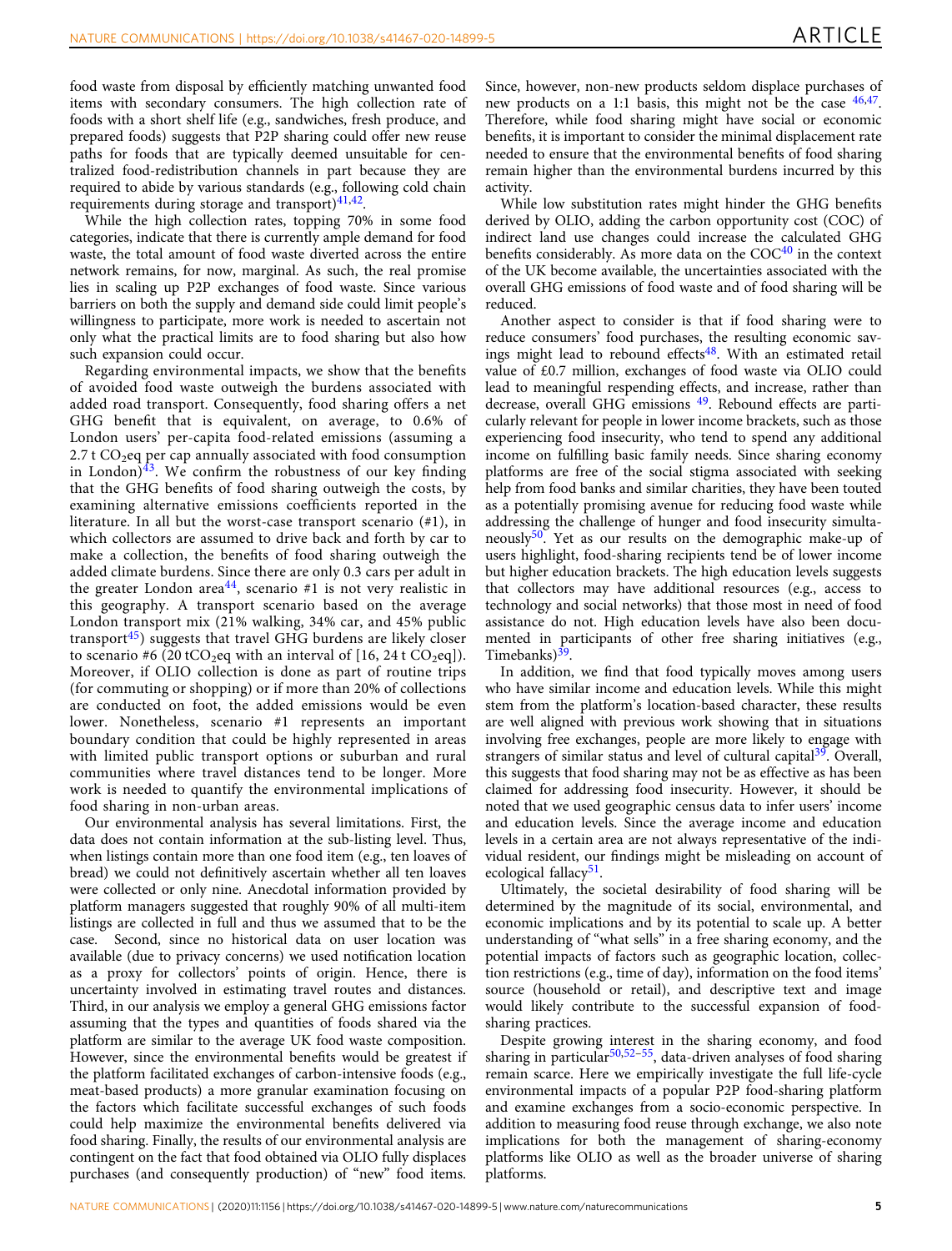#### **Methods**

Dataset construction and analysis. We use a mixed methods approach to empirically investigate food sharing via the popular food-sharing platform OLIO. Our dataset comprised raw data covering all platform activity between April 2017 and October 2018 (inclusive). Although OLIO operates globally, most of the activity is centered in the UK (73%) and Channel Islands (22%). The data provided by OLIO included activity over 19 months for over 30,000 active platform users and was sufficiently rich to allow us to study the types, quantities, and economic value of foods offered and shared, quantify the environmental impacts of food sharing, and examine the flow of food between users from a sociodemographic perspective. A detailed explanation of data processing and preparation for analysis is presented in the SI.

To determine the types of foods offered and shared via the platform we first classified all listings into food categories using a supervised deep learning long short-term memory (LSTM) network. An LSTM is a recurrent neural network that is trained to identify long term dependencies of sequence data. LSTM uses word embedding to map word sequences into numeric vectors, which retain relationships between the words as well as semantic similarities (i.e., similar words or phrases have similar vectors). To create the LSTM network based classifier for OLIO listings, we first manually sorted and tagged over 53,000 OLIO listings into nonfood categories (including supplements such as vitamins and medication, and pet-food) and 13 food categories (see Supplementary Table 6), defined based on properties, such as expected shelf life (e.g., fresh produce and frozen food), storage needs (e.g., dry store), and nutritional value (e.g., snacks, baked goods). We then used this corpus to train, validate, and test the LSTM network (referred to here after as the classifier for clarity) achieving an accuracy level of approximately 0.9, which is typically considered sufficiently high in the field of natural language processing. Finally, all listings (both collected and not collected) were fed into the classifier, which assigned each to one of the predetermined categories. Given our interest in edible food, only the 170,000 unique listings containing food (i.e., categories 1–13 in Supplementary Table 6) and their related users were included in our assessments

To investigate the viability of food sharing as a strategy for diverting post-retail food waste from disposal and placing it in the hands of interested consumers instead, we examined collection rates in each food category. All listings that had at least one collection (including those offering multiple items) were assumed to be collected in full. To assess the origin of supply and examine the prominence of household food waste verses retail food waste, listings and collection rates were also examined according to the type of user offering them, and whether they were food waste heroes or regular users.

Since most of the food listings do not contain exact weight descriptions, we performed a series of MC simulations (Supplementary Table 7a, b) drawing from an empirical sample of 3300 randomly selected listing for which weights and monetary values were manually assigned based on images and text descriptions.

Environmental assessment. To examine the full life-cycle environmental impacts of reducing food waste via P2P sharing, we compared the environmental benefits associated with avoided food waste with the environmental burdens associated with added transport required for sharing (i.e. collectors' travel to and from the pickup sites). While the environmental impacts for both food waste and transport are location specific, in our analysis we focused only on successful exchanges (i.e., collected listings) in the greater London area since this network was by far the most developed, complex, and geographically spaced OLIO network.

Environmental benefits (in metric tonnes of  $CO<sub>2eq</sub>$ ) were calculated based on the overall mass of food exchanged in the greater London area and a general UK GHG emissions factor for avoided food waste. In line with previous work on food waste recovery<sup>[11,](#page-6-0)56</sup>, we assumed that all foods collected via OLIO fully displaced routine purchases of food in London. Put differently, we presumed that any item collected via OLIO was a perfect substitute for an identical, new food item that would have otherwise been purchased by consumers. See discussion section for more on the implications of this assumption.

Weights and overall mass of food exchanged. Food waste heroes were more likely to offer multiple items in each listing (e.g., 20 loaves of bread) compared to regular users. Therefore, to preserve the original pattern of their relative contribution we estimated weight-per-listing separately for heroes and regular users (see Supplementary Table 2a, b). Specifically, we split the empirical sample data into groups crossing the 13 food categories  $(g)$  and the two user types  $(u)$ . Since retailers did not typically provide baby formula or dry tea and coffee, we assumed that listings in these categories always originated from users' homes, and therefore considered all as if they were offered by regular users. We then ran a series of MC simulations, randomly selecting a group of weights (w) from the empirical sample, according to the number of listings exchanged (n) via the OLIO platform in each category  $(g)$  and user type  $(u)$ . In groups where the empirical sample contained fewer than 50 observations, weights (w) were randomly drawn from the fitted (i.e., predicted) log-normal distribution of weights instead of the actual empirical sample (see Supplementary Tables 2a, b and 7a). Finally, we summed the mass of food exchanged in all groups and repeated the entire process  $10<sup>4</sup>$  times to obtain a range of overall mass of food waste avoided  $(M<sup>tot</sup>)$ .

Total avoided mass  $(M<sup>tot</sup>)$  was calculated using Eq. (1)

$$
M^{\text{tot}} = \sum_{u=1}^{2} \sum_{g=i}^{13} \sum_{j=1}^{n(g,u)} w,
$$
 (1)

where  $M<sup>tot</sup>$ , represents the total mass of food exchanged via OLIO in greater London, u represents the user group, g represents the category group,  $n(g, u)$ represents the number of listings exchanged per category and user group, and w represents the weight-per listing drawn from the empirical sample or fitted distributions.

GHG emissions associated with avoided food waste. A literature review revealed a wide range of estimates for food waste related emissions<sup>[57,58](#page-7-0)</sup>. Beyond differences in location, estimates also included several definitions for what constitutes food waste as well as different system boundaries. For example, while some estimates considered only direct impacts from diverting food from disposal<sup>59</sup>, others included embodied emissions, such as those related to food production, processing, transport, and cooling<sup>[57](#page-7-0),[58](#page-7-0)</sup>, and others considered the COC of aban-doning farmland and allowing it to regrow<sup>[40](#page-7-0)</sup>

Moreover, given that some food items, meat-based products in particular, have substantially higher emission than others, the composition of food waste can also affect emission estimates. Since many of the items offered via the platform contain various food groups (e.g., sandwiches, prepared foods, frozen food, and mixed) it was hard to ascertain the exact composition of items exchanged and build a robust bottom-up emissions factor. For this reason, we applied emissions factors for the average food composition of UK food waste based on values reported by WRAP<sup>56,60</sup>. This UK-specific range of emissions factors (4.0-4.6 t CO<sub>2</sub>eq per ton of food waste) reflects the full life-cycle impacts, including both embodied impacts (i.e., all impacts incurred from farm to fork) as well as direct impacts (i.e., impacts related to end-of-life management of food waste in the UK) of an average kg of food waste in the UK. We adopted a normal distribution with an average value of 4.3 and a coefficient of variation of 10%  $(e_\mathrm{waste})$ . Although emission factors tend to be location-specific, as a sensitivity analysis we repeated the analysis using a significantly lower emissions factor  $(2.1 \text{ t } CO_2$ eq per ton of food waste avoided) calculated for the EU as a whole<sup>61</sup>. Results are presented in Supplementary Table 4a, b.

To assess the avoided GHG associated with OLIO exchanges in Greater London, we multiplied the mass of food exchanged in each user-food category group (as derived from Eq. (1)) by a GHG coefficient, randomly selected from the avoided food waste GHG coefficient distribution ( $e<sub>waste</sub>$ ). Repeating this process  $10<sup>4</sup>$ times for each user-category group and summing all results, we estimated the range of environmental benefits associated with exchanges.

GHG emissions associated with added travel. Environmental burdens were estimated as a function of the total distance collectors traveled to pick up a food item and the GHG emissions associated with the transport mode. To this end, we constructed six transport scenarios, crossing different travel modes with behavioral assumptions informing the share of trips dedicated solely to food collections (see Table [1](#page-2-0)). According to recent estimates, only 33% of passenger trips within the London area are done by car while 45% are done by public transport and 21% on foot<sup>[45](#page-7-0)</sup>. Since no information on travel-related activity and modes was available, we conservatively chose to model transport based on the most environmentally intensive transport modes: passenger vehicles and the London bus.

For each collection, road travel distance and travel time (under normal driving conditions) between the collector's point of origin (assumed to be their default notification location) and the exact collection location (as defined in each listing) were calculated using the STATA (version 14.2) Georoute command<sup>62</sup>. The Georoute command retrieves the road distance, and the time it would take under normal driving conditions to get from point A to point B based on the commercial API HERE (ww.here.com). Much like Google Maps, Waze, or other applications, HERE combines detailed maps with traffic statistics to predict travel routes and times. Since it takes less than 10 min on average to reach a food store in London<sup>[63](#page-7-0)</sup>, exchanges requiring travel longer than 30 min (one-way;  $N = 7567$ ) were excluded leaving 62,570 exchanges for analysis.

To model different travel options, we constructed six travel scenarios crossing transport modes with behavioral assumptions inferring the share of trips dedicated solely to collecting OLIO food (see Table [1](#page-2-0)). Specifically, scenarios #1–3 assume that all road travel was done by passenger vehicle, while scenarios #4–6 assume all road travel was done via London Bus. Our most behaviorally conservative scenarios (#1, and #4) assume that collectors always made a special, trip back, and forth (i.e., two way) to collect the food item from the provider. Since people often go food shopping "on the way" to other activities, in the next pair of scenarios (#2, and #5) we assumed that 50% of the time, foods were collected on route to another destination (e.g., as part of a daily commute). In our final scenario pair (#3 and #6) we assumed that any travel shorter than 1.6 km (i.e., 1 mile) was done on foot ( $N =$ 18,072) and thus had no environmental burden in terms of GHG emissions.

For each scenario, we then calculated travel-related burdens by multiplying the overall distance collectors drove, by the full life-cycle GHG emissions associated with the relevant transport mode. Direct emissions coefficients for cars (147 g  $CO<sub>2</sub>$ eq per passenger-km) and the local London bus (72 g  $CO<sub>2</sub>$ eq per passenger-km)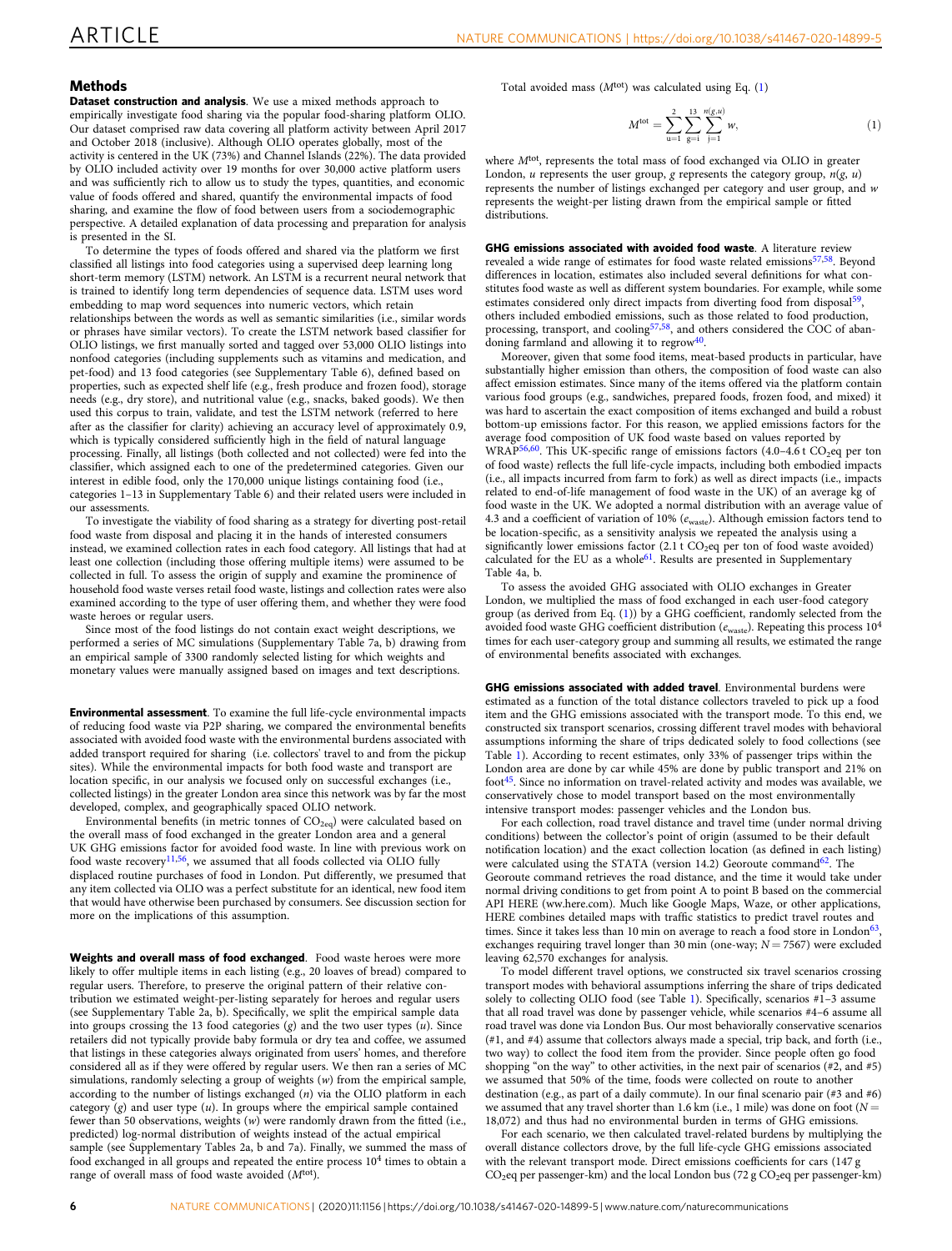<span id="page-6-0"></span>were taken from a recent UK-specific estimate<sup>[64](#page-7-0)</sup>. Since the embodied emissions of cars (i.e., the emissions associated with their production) are ≈20% of direct emissions<sup>[65](#page-7-0)</sup>, we estimated embodied emissions based on the direct emissions and added them to derive the full life-cycle coefficients used to calculate the environmental burdens of travel ( $e_\mathrm{car} = 184$  gCO<sub>2</sub>eq per passenger-km, and  $e_\mathrm{bus} =$ 90 g  $CO<sub>2</sub>$ eq per passenger-km). As a sensitivity analysis, environmental burdens were also estimated based on higher emission coefficients found in the literature  $(e_{car} = 240, e_{bus} = 120^{64,66})$  $(e_{car} = 240, e_{bus} = 120^{64,66})$  $(e_{car} = 240, e_{bus} = 120^{64,66})$  $(e_{car} = 240, e_{bus} = 120^{64,66})$  $(e_{car} = 240, e_{bus} = 120^{64,66})$ . Total GHG emissions associated with each scenario travel were estimated using the following equation (Eq. (2))

$$
GHGscenario = d \times e,
$$
 (2)

where  $d$  is the overall distance traveled and  $e$  is the GHG coefficient factor per distance (i.e.,  $e_{\text{car}}$  or  $e_{\text{bus}}$ ).

We used MC simulations (10<sup>4</sup> times) to derive a distribution for GHG emissions of road travel by varying the relevant GHG coefficient (assuming a normal distribution with a coefficient of variation of 10%). Finally, net environmental benefits were calculated by subtracting the burdens of additional travel from the benefits associated with diverted food waste.

To crudely estimate the minimal displacement rate required to ensure that exchanges of food waste deliver environmental benefits, we divided the GHG burdens associated with added transport by the GHG benefits associated with avoided food production in each of our six scenarios, respectively.

Carbon opportunity cost. To estimate the COC associated with food sharing, we first calculated the COC associated with 1 kg of food waste in the UK. To this end, we determined the relative contribution each food type made to the overall composition of food waste in the UK (as reported by WRAP[56,60\)](#page-7-0). In addition, we converted COC factors provided in Searchinger et al.<sup>[40](#page-7-0)</sup> from production weights (e.g., wheat) to waste weights (e.g., bread, see Supplementary Table 5b). We then multiplied the relative contribution of each food type by its respective COC factor and summed results up to derive the COC per kg of UK food waste. Finally, we multiplied the overall mass of food diverted from disposal via sharing by the UK food waste COC. For more details see Supplementary Table 5 and comments therein.

Retail value. Retail value was estimated following a similar approach to the one employed to estimate weights. Specifically, using the same empirical sample described previously, we manually assigned each listing with an estimated retail value, based on descriptions, images, and a web search for the retail cost of identical or similar items in the UK. We then used a series of MC simulations to estimate overall retail value following the same procedure we used to estimate food mass.

**Social analysis**. Finally, we investigate the social dimensions of OLIO by examining how food moves between UK users living in neighborhoods of varying affluence and education levels (Supplementary Table 8a, b). Since no information on users' home addresses was available, we used notification locations as defined by each user in their profile as a proxy for providers' and collectors' home addresses.

Specifically, we mapped the location of each user in the greater London area (using the STATA package GEOINPOLY<sup>67</sup>, and performed a spatial join with UK official census data to assign each user to a specific Lower Layer Super Output Area (LSOA, by UK 2011 definitions<sup>[68](#page-7-0)</sup>), and the corresponding income and education deciles reported under the Index of multiple deprivation<sup>[69](#page-7-0)</sup>. LSOA is the smallest geographic area defined by the UK office of national statistics, and includes no more than 1000 households by definition. We then created a matrix for the number of exchanges by provider and collector deciles, plotting results into heat maps presented in Fig. [3](#page-3-0). Only cases where both users' locations could be matched to LSOA boundaries were included in the analysis.

Reporting summary. Further information on research design is available in the Nature Research Reporting Summary linked to this article.

#### Data availability

Aggregated data used in our analysis can be found in the Supplementary Information excel spreadsheet.

#### Code availability

The deep learning algorithms using NLP to determine food categories were coded in Matlab (version R2018b). Monte Carlo calculations for food waste amounts and GHG were also conducted in Matlab (version R2018b). Transportation scenarios were calculated using the STATA (version 14.2) Georoute command. The social analysis linking UK census data with food-sharing transactions was performed using the Stata package GEOINPOLY. All relevant code is available from TM and AS upon request.

Received: 24 July 2019; Accepted: 20 January 2020; Published online: 10 March 2020

#### References

- 1. FAO. Global Food Losses and Food Waste—extent, Causes and Prevention. (Food and Agriculture Organization of the United Nations, 2011).
- 2. Shepon, A., Eshel, G., Noor, E. & Milo, R. The opportunity cost of animal based diets exceeds all food losses. Proc. Natl Acad. Sci. 115, 3804–3809  $(2018)$
- 3. Godfray, H. C. J. et al. Food security: the challenge of feeding 9 billion people. Science 327, 812–818 (2010).
- 4. Springmann, M. et al. Options for keeping the food system within environmental limits. Nature 562, 519 (2018).
- 5. Eshel, G., Shepon, A., Makov, T. & Milo, R. Land, irrigation water, greenhouse gas, and reactive nitrogen burdens of meat, eggs, and dairy production in the United States. Proc. Natl Acad. Sci. 111, 11996–12001 (2014).
- 6. Poore, J. & Nemecek, T. Reducing food's environmental impacts through producers and consumers. Science 360, 987–992 (2018).
- 7. Tilman, D. & Clark, M. Global diets link environmental sustainability and human health. Nature 515, 518 (2014).
- FAO. Food Loss and Waste and the Right to Adequate Food: Making the Connection. (Food and Agriculture Organization of the United Nations, 2018).
- 9. FAO. Food Wastage Footprint: Impacts on Natural Resources, Summary Report. (Food and Agriculture Organization of the United Nations, 2013).
- 10. Reynolds, C. et al. Review: consumption-stage food waste reduction interventions—what works and how to design better interventions. Food Policy 83, 7–27 (2019).
- 11. Vanham, D., Bouraoui, F., Leip, A., Grizzetti, B. & Bidoglio, G. Lost water and nitrogen resources due to EU consumer food waste. Environ. Res. Lett. 10, 084008 (2015).
- 12. Conrad, Z. et al. Relationship between food waste, diet quality, and environmental sustainability. PloS ONE 13, e0195405 (2018).
- Buzby J. C., Hodan F. W. & Hyman J. The Estimated Amount, Value, and Calories of Postharvest Food Losses at the Retail and Consumer Levels in the United States, EIB-121. (U.S. Department of Agriculture, Economic Research Service, 2014).
- 14. Buzby, J. C. & Hyman, J. Total and per capita value of food loss in the United States. Food Policy 37, 561–570 (2012).
- 15. WRAP. Food Surplus and Waste in the UK—Key Facts. (WRAP, 2019).
- 16. Filimonau, V. & Gherbin, A. An exploratory study of food waste management practices in the UK grocery retail sector. J. Clean. Prod. 167, 1184–1194 (2017).
- 17. Cicatiello, C., Franco, S., Pancino, B. & Blasi, E. The value of food waste: an exploratory study on retailing. J. Retail. Consum. Serv. 30, 96–104 (2016).
- 18. Hebrok M., Boks CJJoCP. Household food waste: drivers and potential intervention points for design—an extensive review. J. Clean. Prod. 151, 380–392 (2017).
- 19. Aschemann-Witzel J., De Hooge I., Amani P., Bech-Larsen T. & Oostindjer M. J. S. Consumer-related food waste: causes and potential for action. Sustainability 7, 6457–6477 (2015).
- 20. Foley, J. A. et al. Solutions for a cultivated planet. Nature 478, 337 (2011).
- Richards, T. J. & Hamilton, S. F. Food waste in the sharing economy. Food Policy 75, 109–123 (2018).
- 22. Coleman-Jensen A., Rabbitt M. P., Gregory C. A. & Singh A. Household Food Security in the United States in 2015, ERR-215. (U.S. Department of Agriculture, Economic Research Service, 2016).
- 23. Loopstra, R. et al. Austerity, sanctions, and the rise of food banks in the UK. Br. Med. J. 350, h1775 (2015).
- 24. Taylor A. & Loopstra R. Too Poor to Eat: Food Insecurity in the UK. (The Food Foundation, 2016).
- 25. Frenken, K. & Schor, J. Putting the sharing economy into perspective. Environ. Innov. Soc. Transit. 23, 3–10 (2017).
- 26. Baxter, W., Aurisicchio, M. & Childs, P. Contaminated Interaction: another barrier to circular material flows. J. Ind. Ecol. 21, 507–516 (2017).
- 27. Rozin, P., Haddad, B., Nemeroff, C. & Slovic, P. Psychological aspects of the rejection of recycled water: contamination, purification and disgust. Judgm. Decis. Mak. 10, 50–63 (2015).
- 28. Botsman R. & Rogers R. What's Mine Is Yours: How Collaborative Consumption Is Changing the Way We Live. (2011).
- 29. Gong J., Greenwood B. N. & Song Y. Uber Might Buy Me a Mercedes Benz: An Empirical Investigation of the Sharing Economy and Durable Goods Purchase. (2017).
- 30. Sheppard S. & Udell A. Do Airbnb Properties Affect House Prices. (Williams College Department of Economics Working Papers, 2016).
- 31. Tussyadiah, I. P. & Pesonen, J. Impacts of peer-to-peer accommodation use on travel patterns. J. Travel Res. 55, 1022–1040 (2015).
- 32. Clewlow R. R. & Mishra G. S. Disruptive Transportation: The Adoption, Utilization, and Impacts of Ride-hailing in the United States. (University of California, Davis, Institute of Transportation Studies, Davis, CA, 2017) Research Report UCD-ITS-RR-17-07.